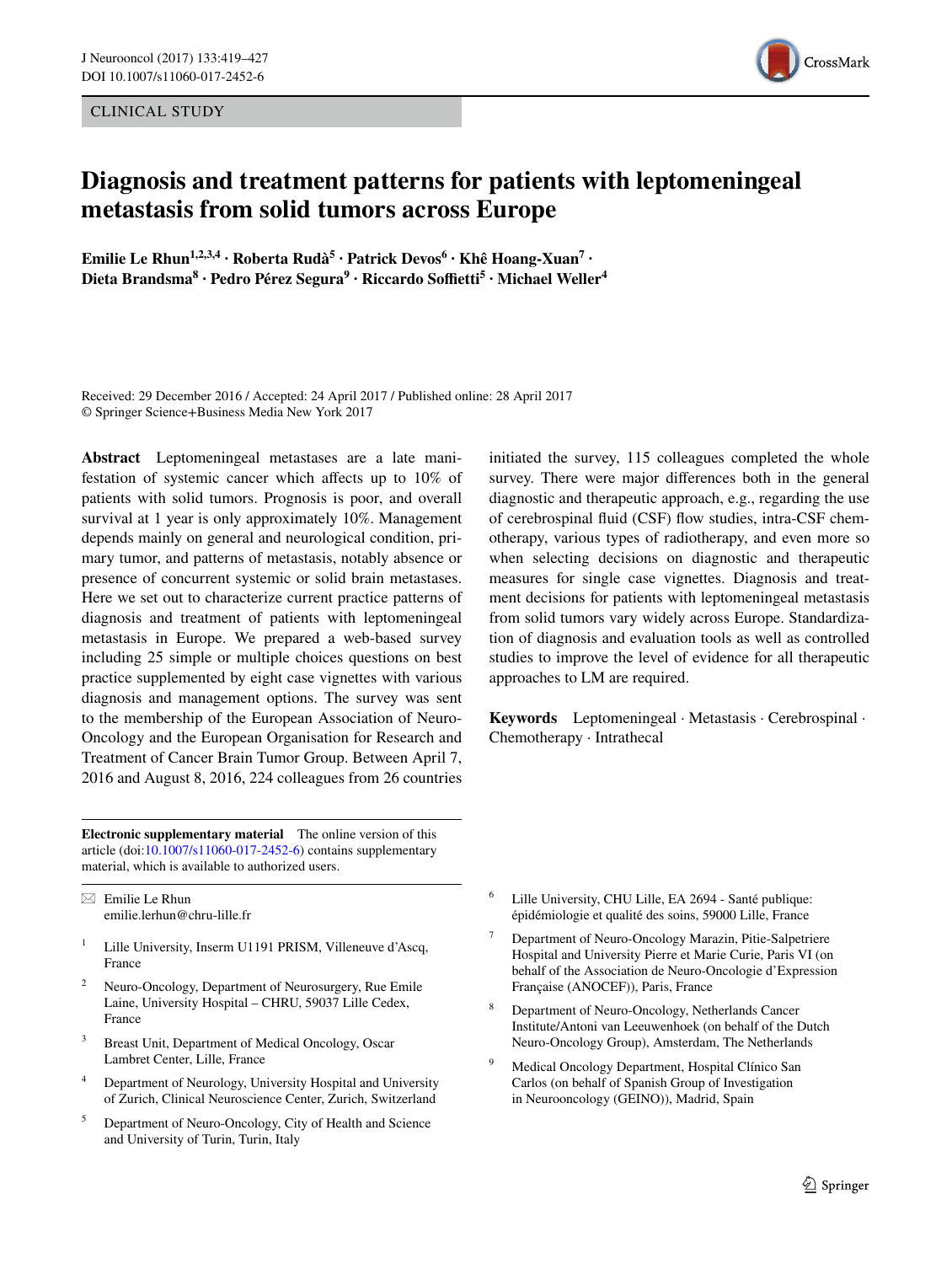## **Introduction**

Leptomeningeal metastasis is a serious complication of systemic cancer commonly occurring in later disease stages which affects approximately 10% of patients with solid tumors. The risk is highest for patients with breast cancer, lung cancer and melanoma. Survival at 1 year is approximately 10% and varies profoundly by primary tumor. Clinical evaluation, magnetic resonance imaging (MRI) and cerebrospinal fluid (CSF) analysis are the most important diagnostic measures [\[1\]](#page-7-0). Treatment recommendations vary mainly by primary tumor and pattern of brain and meningeal disease, that is, e.g., the absence or presence of concurrent systemic or solid brain metastasis, the radiological presentation, and the absence or presence of tumor cells in the CSF, and are typically rather individualized [[2](#page-7-1)]. Many important questions regarding diagnosis and treatment of LM remain controversial and have never been explored in controlled clinical trials. Heterogeneous patterns of presentation, divergent modes of commonly heavy pretreatment, and poor prognosis are the main reasons why it has remained challenging to conduct prospective clinical trials in this patient population. Here we designed a questionnairebased survey to explore the current routine clinical practice of diagnosing and treating LM and to identify the most important controversies to be addressed in future clinical trials across Europe.

## **Methods**

A web-based survey containing 25 general questions on current practice patterns as well as eight case presentations with diagnosis and management questions (Supplementary Note) was sent to members of the European Association of Neuro-Oncology and of the Brain Tumor Group of the European Organisation for Research and Treatment of Cancer in April 2016 via the respective email listings of these organizations. The case vignettes are real patients from the authors' clinical practice and were selected based on their representation of primary cancers and the typical challenges associated with the diagnosis and treatment of LM from solid cancers. Responses were analysed with a focus on age and discipline of participants, physician in charge of LM at the center, and the number of LM patients seen per month. Comparisons between groups were done using Chi square or Fisher exact test. Statistical analyses were performed with SAS Software, V9.4 (Cary, NC).

# **Results**

#### **General information**

Between April 7, 2016 and August 8, 2016, a total of 224 colleagues from 26 countries initiated the survey and 115 colleagues completed the whole survey. Fifteen colleagues only opened the file without answering any of the questions. Rates of "no response" for the general questions varied between 8.5 and 15% with the exception on the question addressing the route of administration of intra-CSF therapy to which 23% of participants did not answer (Table [1\)](#page-2-0).

Participants came mainly from France  $(n=35, 15.5\%)$ , Italy ( $n=28$ , 12.5%), Netherlands ( $n=22$ , 10%) and Spain  $(n=19, 8.5\%)$  (Fig. [1a](#page-4-0)), and the leading disciplines were neurology (n=77, 34%), medical oncology (n=52, 23%), radiation oncology ( $n=42$ , 19%) and neurosurgery ( $n=23$ , 10%) (Fig. [1b](#page-4-0)). The age distribution was as follows: 31–40 years (n=56, 25%), 41–50 (n=69, 31%), 51–65  $(n=76, 34\%)$  (Supplementary Fig. 1). 119 participants (53%) indicated to see not more than 1 LM patient per month, 78 participants (35%) indicated to see 2–4 patients per month, and nine participants (4%) indicated to see five patients per month or more (Supplementary Fig. 2). Almost no differences were observed between physicians in charge of 0–1 LM patients per month and physicians in charge of at least two patients per month among the different items of the survey.

One hundred-twenty nine participants (58%) felt that they were in charge of LM at their institution (Supplementary Fig. 3). Medical oncologists (54.5%) or neurologists (48%) were most often reported to be responsible for the diagnosis of LM, whereas medical oncologists (63%) were more often in charge of treatment than neurologists (32%) or radiation oncologists (11%) (Fig. [1](#page-4-0)c).

### **Diagnosis of LM**

Only 36 participants (16%) indicated that a neurological scale was used to score the results of the neurological examination (Table [1\)](#page-2-0). No difference was observed between neurologists and participants from other specialties (Supplementary Table). Only 51 colleagues (23%) reported that cerebrospinal MRI was not always done in patients with suspected LM. Similarly, only 64 participants (28.5%) reported that CSF flow studies were never done in the diagnostic work-up. However, a CSF flow study was reported to be always performed at LM diagnosis by significantly more participants not in charge of LM (24.5%) than by participants in charge of LM  $(13\%)$  (p=0.043).

Only 125 participants (56%) indicated that CSF analysis was always performed as part of the diagnostic workup in case of suspected LM from solid tumors whereas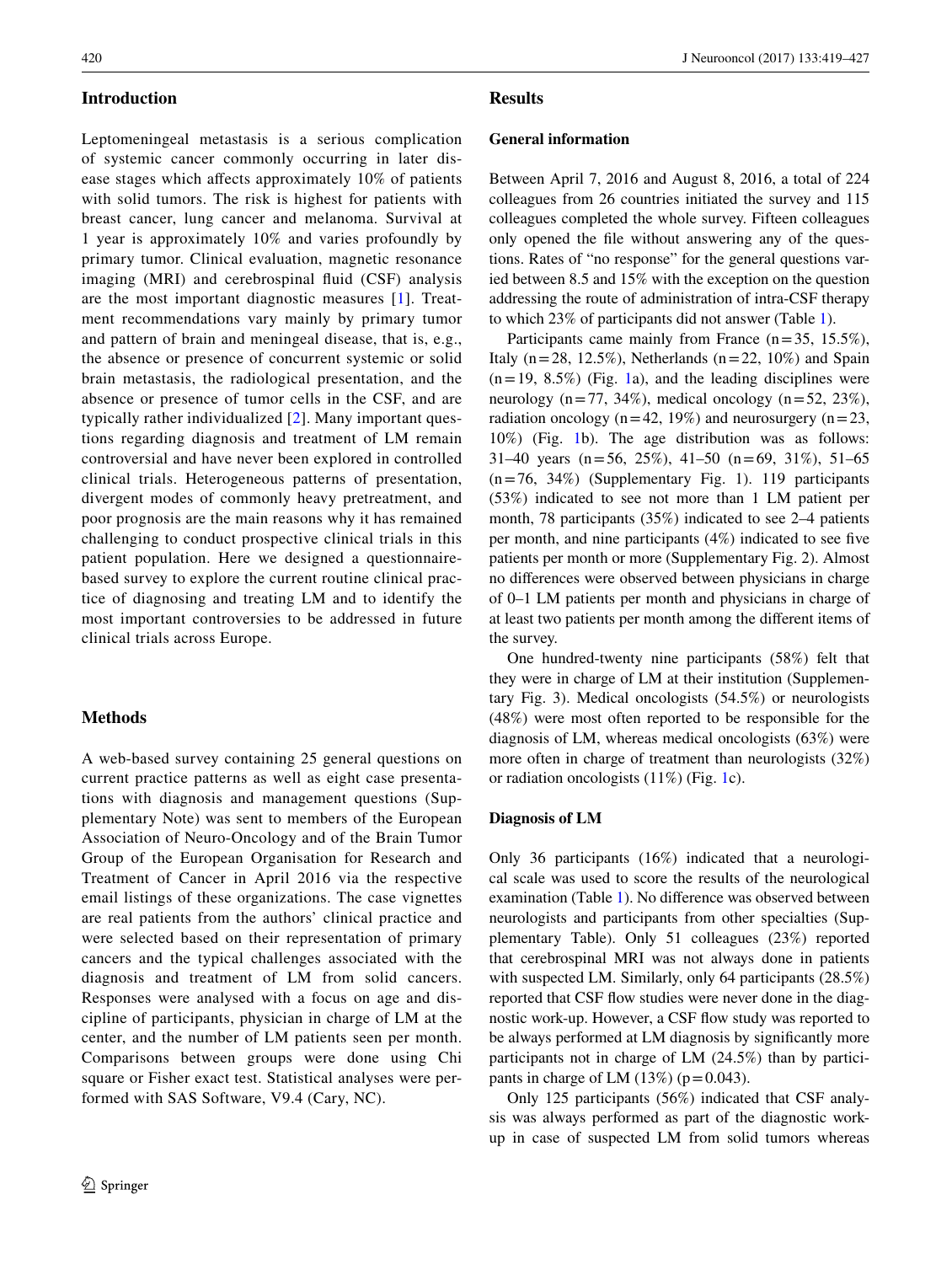<span id="page-2-0"></span>**Table 1** Responses to the general questions on current practice of diagnosing and treating LM

| Diagnosis                                                                                                                               | Number (% of participants)                                                                                                                                                                                                                                                                                                                                                                        |
|-----------------------------------------------------------------------------------------------------------------------------------------|---------------------------------------------------------------------------------------------------------------------------------------------------------------------------------------------------------------------------------------------------------------------------------------------------------------------------------------------------------------------------------------------------|
| At your institution, a standardized neurological scale to score neurological symp-<br>toms/signs is performed for the management of LM? | Yes: $36(16)$<br>No: 165 (74)<br>No response: $23(10)$                                                                                                                                                                                                                                                                                                                                            |
| At your institution, a cerebrospinal MRI is always performed regardless of local-<br>izing neurologic symptoms/signs in suspected LM    | Yes: $153(68)$<br>No: $51(23)$<br>No response: $20(9)$                                                                                                                                                                                                                                                                                                                                            |
| At your institution, a CSF flow study is performed for the diagnosis of LM from<br>solid tumors other than gliomas: <sup>a</sup>        | Always: 36 (16%)<br>Depending on patient's characteristics: 62 (27.5)<br>Depending on disease's characteristics: 69 (31)<br>In case of toxicity of the intra-CSF treatment: $6(2.5)$<br>Never: 64 (28.5)<br>No response: $21(9.5)$                                                                                                                                                                |
| At your institution, a CSF analysis is done (in cases without contra-indication): <sup>a</sup>                                          | Always in case of suspicion of LM from solid tumors other<br>than glioma: $125(56)$<br>Always in case of suspicion of LM from glioma (not other<br>solid tumors): 39 (17.5)<br>Only in case of doubt after clinical and MRI evaluation for<br>solid tumors other than glioma: 78 (35)<br>Only in case of doubt after clinical and MRI evaluation for<br>glioma: 40 (18)<br>No response: $19(8.5)$ |
| At your institution, what is the median volume of CSF sample collected?                                                                 | $0-2$ ml: 3 $(1.5)$<br>$2-5$ ml: 68 (30.5)<br>$5-10$ ml: 86 (38)<br>$>10$ ml: 39 (17.5)<br>No response: 28 (12.5)                                                                                                                                                                                                                                                                                 |
| At your institution, what is the median time between CSF sampling and process-<br>ing?                                                  | $<$ 30 min: 36 (16)<br>30–60 min: 91 (40.5)<br>60–90 min: $47(21)$<br>$>90 \text{ min: } 20(9)$<br>No response: 30 (13.5)                                                                                                                                                                                                                                                                         |
| At your institution, a CSF cytology defined as "atypical" is usually considered                                                         | Positive: 100 (44.5)<br>Negative: 91 (40.5)<br>No response: $33(15)$                                                                                                                                                                                                                                                                                                                              |
| At your institution, a CSF cytology defined as "suspicious" is usually considered                                                       | Positive: 167 (74.5)<br>Negative: 28 (12.5)<br>No response: $29(13)$                                                                                                                                                                                                                                                                                                                              |
| At your institution, is positive CSF cytology is always required to diagnose LM?                                                        | Yes: $21(9)$<br>No: 181 (81)<br>No response: $22(10)$                                                                                                                                                                                                                                                                                                                                             |
| In case of negative CSF cytology, a combination of clinical and radiological find-<br>ings is considered sufficient to diagnose LM?     | Yes: $191(85)$<br>No: $11(5)$<br>No response: $22(10)$                                                                                                                                                                                                                                                                                                                                            |
| Treatment-follow up                                                                                                                     | Number $(\%)$                                                                                                                                                                                                                                                                                                                                                                                     |
| At your institution, systemic treatment for LM is administered: <sup>a</sup>                                                            | Always when feasible: 71 (31.5)<br>Never: $2(1)$<br>Depending on CSF and MRI findings: 66 (29.5)<br>Depending on the primary cancer: 126 (56)<br>Depending on molecular data of the primary cancer: 35 (15.5)<br>Only in combination with intra-CSF treatment: 10 (4.5)<br>No response: 23 (10.5)                                                                                                 |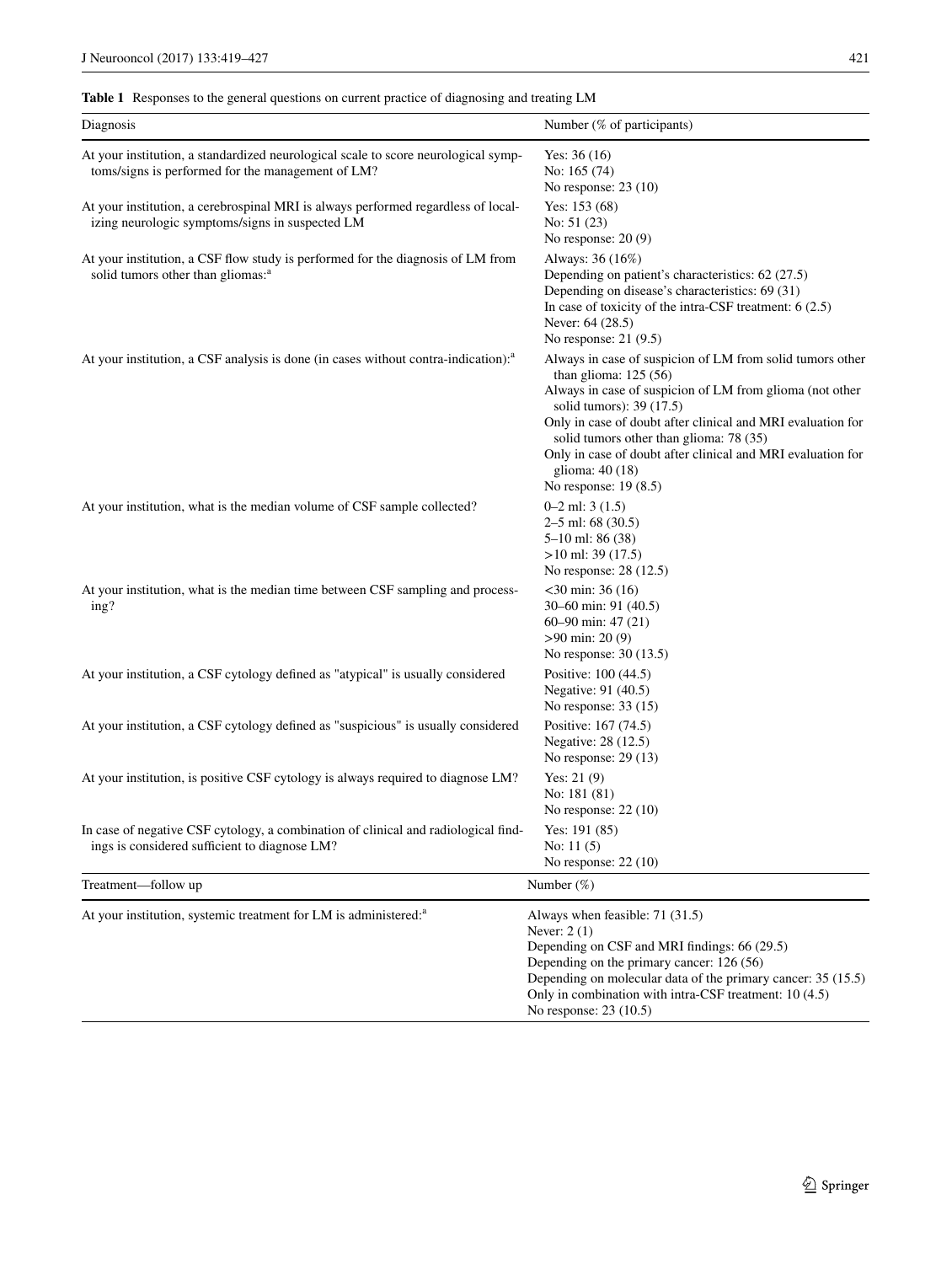#### **Table 1** (continued)

| Treatment-follow up                                                                                                                                                                                   | Number $(\%)$                                                                                                                                                                                                                                                                                                                         |
|-------------------------------------------------------------------------------------------------------------------------------------------------------------------------------------------------------|---------------------------------------------------------------------------------------------------------------------------------------------------------------------------------------------------------------------------------------------------------------------------------------------------------------------------------------|
| At your institution, intra-CSF treatment for LM is administered: <sup>a</sup>                                                                                                                         | Always: 8 (3.5)<br>Never: 23 (10.5)<br>Depending on CSF and MRI findings: 81 (36)<br>Depending on the primary cancer: 126 (56)<br>Depending on molecular data of the primary cancer: 28 (12.5)<br>Depending on the systemic treatment: 68 (30.5)<br>Only in combination with a systemic treatment: 12 (5.5)<br>No response: 25 (10.5) |
| At your institution, intraventricular intra-CSF chemotherapy is preferred over<br>intralumbar intra-CSF chemotherapy: <sup>a</sup>                                                                    | For most patients: $50(22.5)$<br>Only in patients with regular CSF flow studies: 15 (6.5)<br>Only when no WBRT is given: $9(4)$<br>Only if repeated lumbar punctures are not feasible: 103 (46)<br>Only if patients require anticoagulation: 10 (4.5)<br>No response: $51(23)$                                                        |
| At your institution, WBRT is performed: <sup>a</sup>                                                                                                                                                  | Always: 35 (15.5)<br>In case of concomitant BM only: 108 (48)<br>In case of nodular/bulky LM disease: 115 (51.5)<br>Never: $4(2)$<br>No response: $27(12)$                                                                                                                                                                            |
| At your institution, in a patient with a diagnosis of LM and a predominant<br>symptomatic site (i.e. cauda equina, posterior fossa, skull base) you perform<br>focal RT based on                      | Neurological symptoms only: 30 (13.5)<br>Neurological symptoms only when associated with MRI<br>Abnormalities: 164 (73)<br>No response: 30 (13.5)                                                                                                                                                                                     |
| At your institution, a cerebro-spinal MRI is always performed in the follow-up<br>regardless of signs                                                                                                 | Yes: $108(48)$<br>No: $92(41)$<br>No response: 24 (11)                                                                                                                                                                                                                                                                                |
| At your institution, what is the frequency of MRI examination in the follow-up?                                                                                                                       | Every 2 months: 30 (13.5)<br>Every 2 months initially, then every 3 months: 54 (24)<br>Every 3 months: $51(23)$<br>Only depending on the clinical course: 64 (28.5)<br>No response: $25(11)$                                                                                                                                          |
| At your institution, the change of steroid doses following antineoplastic treat-<br>ment is part of criteria for defining response or progression (as in brain metas-<br>tases and malignant gliomas) | Yes: $120(53.5)$<br>No: 79 (35.5)<br>No response: $25(11)$                                                                                                                                                                                                                                                                            |

a Multiple answers were allowed

78 participants (35%) indicated that CSF analysis was only done in case of doubt after clinical and MRI evaluation (Table [1\)](#page-2-0). These numbers were much lower for suspected LM from gliomas, 39 participants (17.5%) versus 40 participants (18%). Radiation oncologists declared less often always performing a CSF cytology in case of suspicion of LM from solid tumors (26%) than neurologists (61%), medical oncologists (79%) or neurosurgeons (61%) ( $p < 0.0001$ ). Radiation oncologists also declared less frequently to perform CSF analysis (5%) in case of suspected LM from gliomas than other specialists (neurologists: 17%, medical oncologists: 23%, neurosurgeons: 17%)  $(p=0.044)$ . The indication for CSF analysis for the diagnosis of LM varied significantly also by age (Supplementary Table).

More than half (56.5%) of participants reported that CSF was processed within 1 h. Interestingly, similar numbers of participants felt that a CSF cytology defined as atypical should be considered negative (40.5%) or positive (44.5%). In contrast, a CSF cytology defined as suspicious was considered positive by 167 participants (74.5%). Only 21 participants (9%) felt that a positive cytology was always required to diagnose LM (Table [1\)](#page-2-0).

#### **Treatment of LM**

The decision for systemic treatment was based on the primary cancer according to 126 participants (56%), but on CSF and MRI findings according to only 66 participants (29.5%), although multiple answers were allowed. Systemic treatment was declared being always administered when feasible by only 7[1](#page-2-0) participants  $(31.5\%)$  (Table 1). Systemic treatment was always recommended when feasible by medical oncologists in 50% and by neurosurgeons in 48%, as opposed to only 26% of radiation oncologists and 22% of neurologists ( $p=0.0029$ ). The role of the primary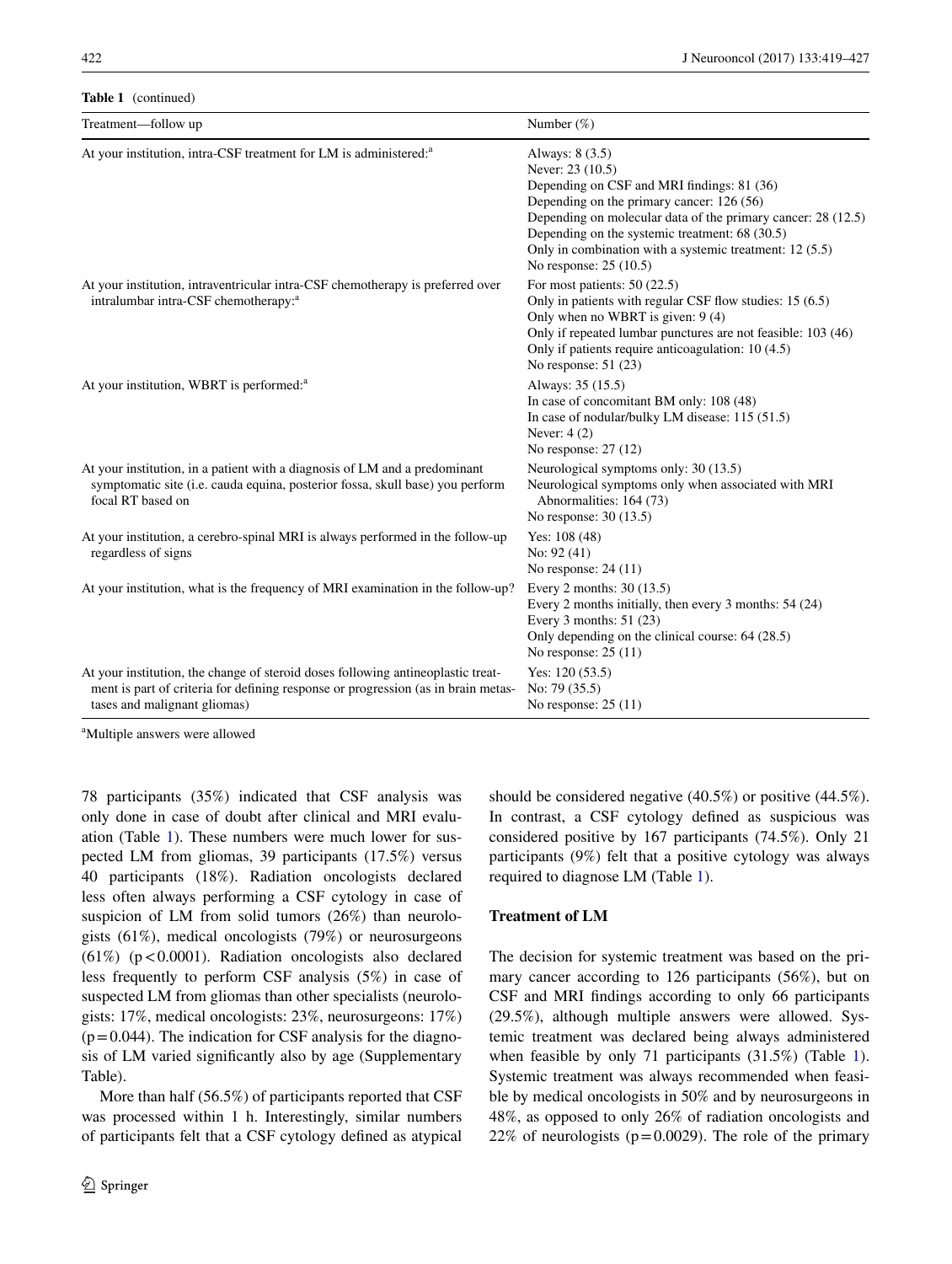

<span id="page-4-0"></span>**Fig. 1** Characteristics of participants. Distribution per country (**a**), per discipline (**b**) and per self-assessed role in the management of LM per discipline (**c**). In (**b**), other disciplines indicated were: biologists  $(n=1, 0.5\%)$ , neuro-oncologists  $(n=3, 1\%)$ , neuropathologist  $(n=2, 1\%)$ 

1%); pediatric neurologist (n=2, 1%), radiologist (n=1, 0.5%). For C, there are no responses for diagnosis by 24 participants (11%) and for treatment by 22 participants (10%)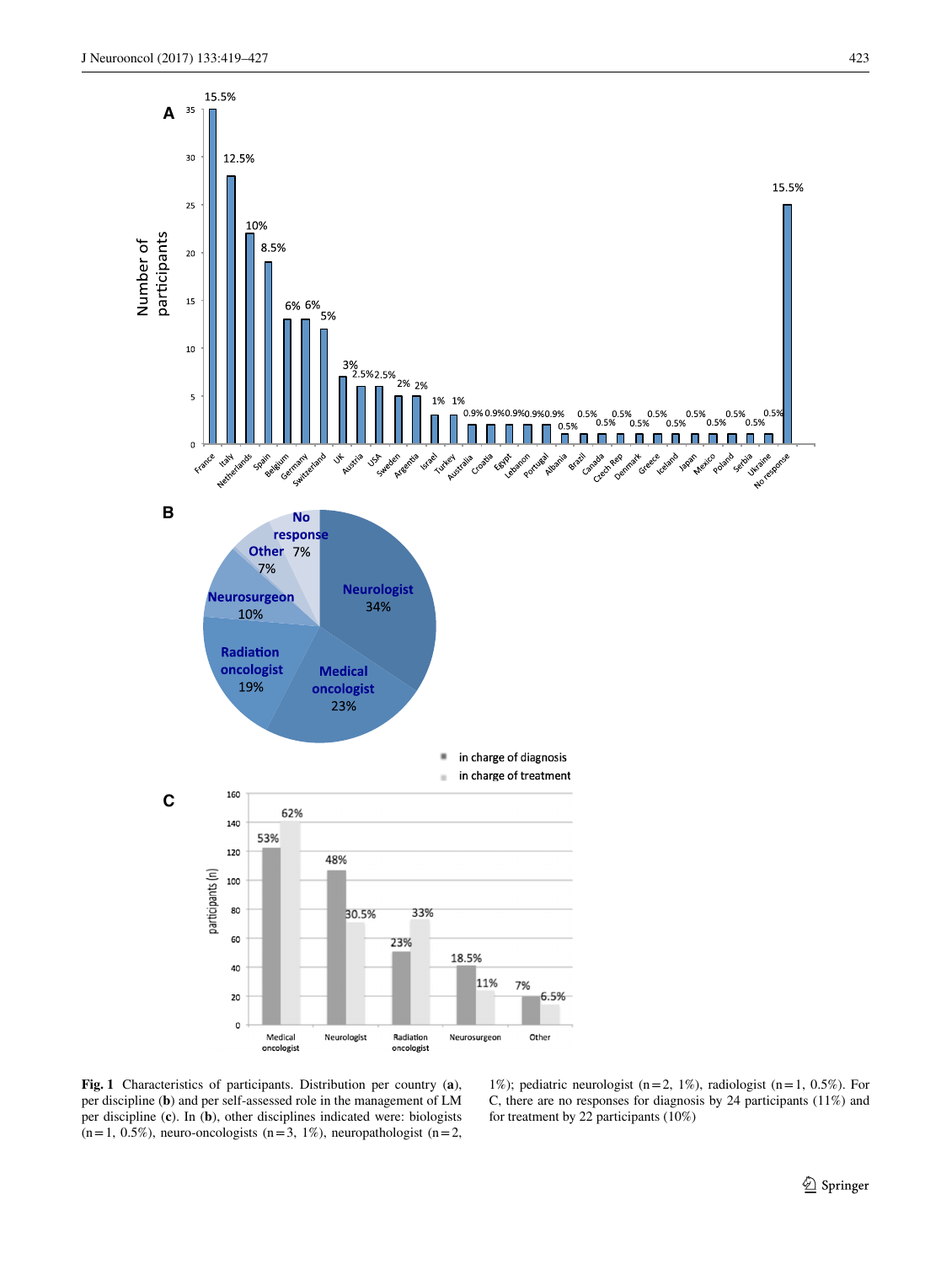tumor for systemic treatment was judged similar across disciplines (Supplementary Table).

The decision for intra-CSF treatment was again most often based on the primary cancer  $(n=126, 56%)$  but also on CSF and MRI findings  $(n=81, 36%)$  and depending on systemic treatment  $(n=68, 30.5\%)$ . Intra-CSF treatment was declared as being never administered by only 23 participants  $(10.5\%)$  $(10.5\%)$  $(10.5\%)$  (Table 1). The indication for intra-CSF was determined by CSF and MRI characteristics for 47% of neurologists and 42% of medical oncologists, but only 30.5% of neurosurgeons and 21.5% of radiation oncologists  $(p=0.039)$  (Supplementary Table). Almost half of the participants (103, 46%) selected intraventricular intra-CSF chemotherapy over intralumbar therapy *only* if repeated lumbar punctures were not feasible whereas 50 participants (22.5%) generally preferred intraventricular chemotherapy. Intraventricular intra-CSF chemotherapy was preferred over intralumbar administration for most patients by 31% of the participants in charge of LM versus only 12% of participants not in charge of LM ( $p=0.0025$ ) (Table [1](#page-2-0)). No significant difference was observed between participants according to their specialties regarding the route of administration of intra-CSF chemotherapy (Supplementary Table).

Only 35 participants (15.5%) felt that WBRT should always be performed. WBRT was always recommended by 35% of neurosurgeons and 28.5% of radiation oncologists, but by only 14.5% of neurologists and 4% of medical oncologists  $(p=0.0012)$ . WBRT was proposed in case of multifocal nodular disease by 73% of medical oncologists, 56% of neurologists, 50% of radiation oncologists and 39% of neurosurgeons  $(p=0.0248)$  (Supplementary Table).

Most participants  $(n=164, 73%)$  declared performing focal radiotherapy in LM patients in case of neurological symptoms only when these could be linked to MRI abnormalities. Only 30 participants (13.5%) agreed to opt for focal RT based on neurological symptoms only in LM patients (Table [1\)](#page-2-0). Focal radiotherapy based on neurological symptoms in the presence of MRI abnormalities only was proposed mainly by radiation oncologists (90.5%) and medical oncologists (86.5%) as compared to neurologists  $(71.5\%)$  and neurosurgeons  $(74\%)$   $(p=0.0401)$  (Supplementary Table).

Cerebrospinal MRI for follow-up was reported to be done routinely by 108 participants (48%), commonly in 2–3 months intervals (60.5%) (Table [1\)](#page-2-0). Standardized MRI follow-up was done more often when participants were in charge of LM (0.0406), whereas 25.5% of participants in charge of LM and 45% of participants not in charge planned MRI only depending on clinical course. No significant difference was observed among participants from different specialties regarding the imaging follow-up. To define the response status, 120 participants (53.5%) reported that they considered changes in steroid dose. Change of steroids dose was considered as part of criteria for response assessment of LM by 81% of medical oncologists, 62.5% of radiation oncologists, 56.5% of neurosurgeons and 50.5% of neurologists  $(p=0.0071)$  (Supplementary Table).

#### **Case vignettes**

Eight cases were proposed to explore the diagnosis and treatment strategies in distinct situations (Supplementary Note 1): non-small cell lung cancer, epidermal growth factor receptor (EGFR) wildtype (case 1) and EGFR mutated (case 5); melanoma, BRAF mutated (case 2); breast cancer, HER2-negative (case 3) and HER2-positive (case 4); medulloblastoma (case 6); glioblastoma (case 7) and ependymoma (case 8). The completion rate was lower than for the general questionnaire with the following percentages of "no response": case 1: 37.5%; case 2: 40–47.5%; case 3: 46–61%; case 4: 48–50.5%; case 5: 55–66%; case 6: 59–64.5%, case 7: 57–60.5% and case 8: 55.5–60%). The highest rates of non-response within each case were observed when participants had to select a systemic agent.

Cases 2 and 5 addressed the initial evaluation of LM. Most participants agreed on the role of completing the initial evaluation of LM with an entire spinal MRI when lesions were first diagnosed in the brain. Only a minority of participants performed CSF flow studies at diagnosis. For most cases, no clear consensus was observed for treatment recommendations. However, most participants agreed on the value of combining therapeutic options. WBRT was recommended most of the time in combination with systemic treatment and/or intra-CSF in case of diffuse linear cerebral involvement (cases 2 and 3). However, WBRT was not recommended in the absence of brain involvement on cerebral MRI (case 4). Systemic treatment was widely proposed in almost all cases, with the exception of ependymoma (case 8), but without consensus on the choice of agent (cases 2, 5, 6, 8), with the exception of capecitabine for LM from breast cancer LM (case 3) and of a nitrosourea for LM from glioblastoma (case 7). Half of the participants recommended intra-CSF chemotherapy in non-brain primary tumors with LM, but almost no intra-CSF therapy was suggested for LM from medulloblastoma (case 6), glioblastoma (case 7) or ependymoma (case 8). Intra-CSF chemotherapy was mostly recommended in the presence of tumor cells in the CSF, but also when CSF cytology was negative (case 1). Liposomal cytarabine and methotrexate were the two intra-CSF drugs most commonly chosen.

#### **Discussion**

The diagnosis of LM remains difficult and is defined in most recent cohorts by the presence of malignant cells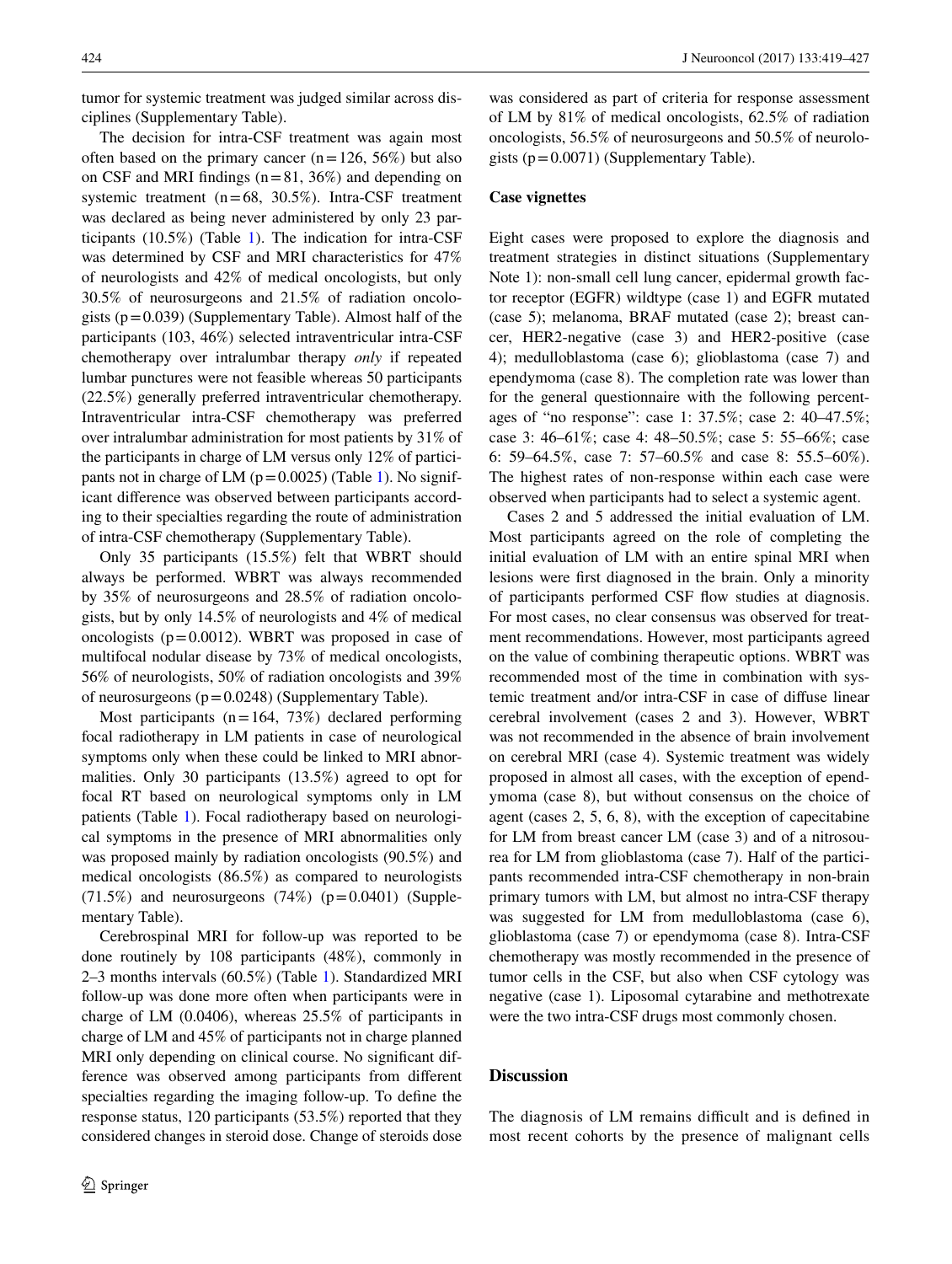in the CSF or, in the absence of malignant cells in the CSF, by concomitant characteristic clinical symptoms or signs and typical MRI findings [[3](#page-7-2)[–16](#page-8-0)]. However, clinical symptoms and signs vary according to areas of the CNS involved by tumor cells and may be difficult to distinguish from other neurological signs in cancer patients that are not related to LM.

In this survey, we observed that only a minority (16%) of participants used a scale for the neurological evaluation, although recommended by the Response Assessment in Neuro-Oncology (RANO)–Leptomeningeal Metastasis (LM) group [[1\]](#page-7-0). We also noted that neurologists or medical oncologists do not use a neurological scale more frequently than neurosurgeons or radiation oncologists for the clinical evaluation. Such a scale could help defining the neurological signs related to LM and to detect changes in the neurological status during follow-up and should be considered for clinical practice.

Surprisingly, 23% of the participants declared not to perform a cerebrospinal MRI in case of suspicion of LM, although LM may involve both brain and spine and although the radiological presentation should have an impact on the clinical decision making [[2\]](#page-7-1). Moreover, not performing a complete baseline evaluation renders response assessment difficult. 64 participants (28.5%) declared that an evaluation of CSF flow was never done at diagnosis. Mainly physicians who had declared not being in charge of LM in their respective hospitals proposed CSF flow studies. In most recent cohorts, including patients receiving intra-CSF chemotherapy, no CSF flow data are reported  $[3-21]$  $[3-21]$  $[3-21]$  although recommended by the RANO–LM group for patients considered for intra-CSF treatment [\[1](#page-7-0)].

Only half of the participants (56%) reported that CSF analysis was always done when LM from solid tumors except glioma is suspected, and up to 80% reported to perform CSF analyses only in case of doubt after clinical and MRI evaluation. Until now, despite a sensitivity rate of only 66–90% in recent cohorts of LM patients [[4–](#page-7-3)[9,](#page-7-4) [15,](#page-8-2) [22](#page-8-3)], the gold standard for the diagnosis of LM remains the demonstration of tumor cells in the CSF since clinical and MRI findings can be typical, but never specific. The prognostic role of malignant cells in the CSF at baseline and their role in the response assessment has not been clearly defined [\[1](#page-7-0)]. However, the identification of malignant cells in the CSF may influence the therapeutic decision, especially for intra-CSF treatment, which has a 1–2 mm limited penetration into tumoral nodules and acts probably mainly on floating cells and linear contrast enhancement. Only 17.5% of participants declared to perform always a CSF analysis in case of suspicion of LM in glioma patients. This may be explained by the limited role of intra-CSF chemotherapy within the overall treatment strategy.

Radiation oncologists declared to perform less often CSF analyses when LM is suspected. CSF volume and time between sampling and processing determine the quality of CSF samples and impact the sensitivity of CSF analysis [[1,](#page-7-0) [23](#page-8-4)[–25](#page-8-5)]. When CSF analysis was performed, the median volume of CSF was declared as more than 5 ml by 55.5% of participants and between 2 and 5 ml by 30.5% of participants, and the median time between CSF sampling and processing was declared as less than 60 min in 56.5%, and in less than 90 min in 77.5%, which reflects broad acceptance of these recommendations.

Another important point concerns the interpretation of the results of CSF analyses. For 44.5% of participants, "atypical" CSF is usually considered as positive and for 74.5% of participants, "suspicious" CSF is considered as positive. In the RANO–LM recommendations, an "atypical" CSF should be considered as negative and a "suspicious" CSF as positive [[1\]](#page-7-0). These definitions have not been clearly defined by pathologists and have not been integrated into routine practice yet.

Several approaches can be combined for the treatment of LM. Systemic treatment is always administered by 31.5% of participants, and intra-CSF treatment is always given only by a minority or participants (3.5%). For others, decisions for systemic or intra-CSF treatment mainly depend on the primary cancer or on CSF and MRI findings. Intraventricular administration of chemotherapy was preferred over intralumbar administration for most patients only by 22.5% of participants whereas the majority reported to use a ventricular device only when lumbar punctures are not feasible. No difference was observed for the route of administration of intra-CSF treatment according to the specialty of participants, but intraventricular route of administration was preferred by participants declared as being in charge of LM. This is probably because ventricular devices permit, through a rapid painless and safe procedure, a homogeneous distribution of the drug into the CSF [\[26](#page-8-6)[–28](#page-8-7)].

WBRT was proposed for all LM cases by 15.5% of participants and most participants suggested WBRT in case of concomitant brain metastases or multifocal nodular disease. Importantly, participants declared to administer focal radiotherapy mainly when neurological symptoms were associated with MRI abnormalities and not for neurological symptoms or signs alone.

In this survey, treatment approach varied significantly according to specialty by training. Half of the medical oncologists recommended systemic treatment whenever feasible versus a quarter of radiation oncologists. Moreover, a third of radiation oncologists always recommended WBRT versus less than 5% of medical oncologists.

Until now, only a few randomized trials in LM have been published, the last one more than 10 years ago [[29–](#page-8-8)[34](#page-8-9)]. Pretreatment evaluation, response assessment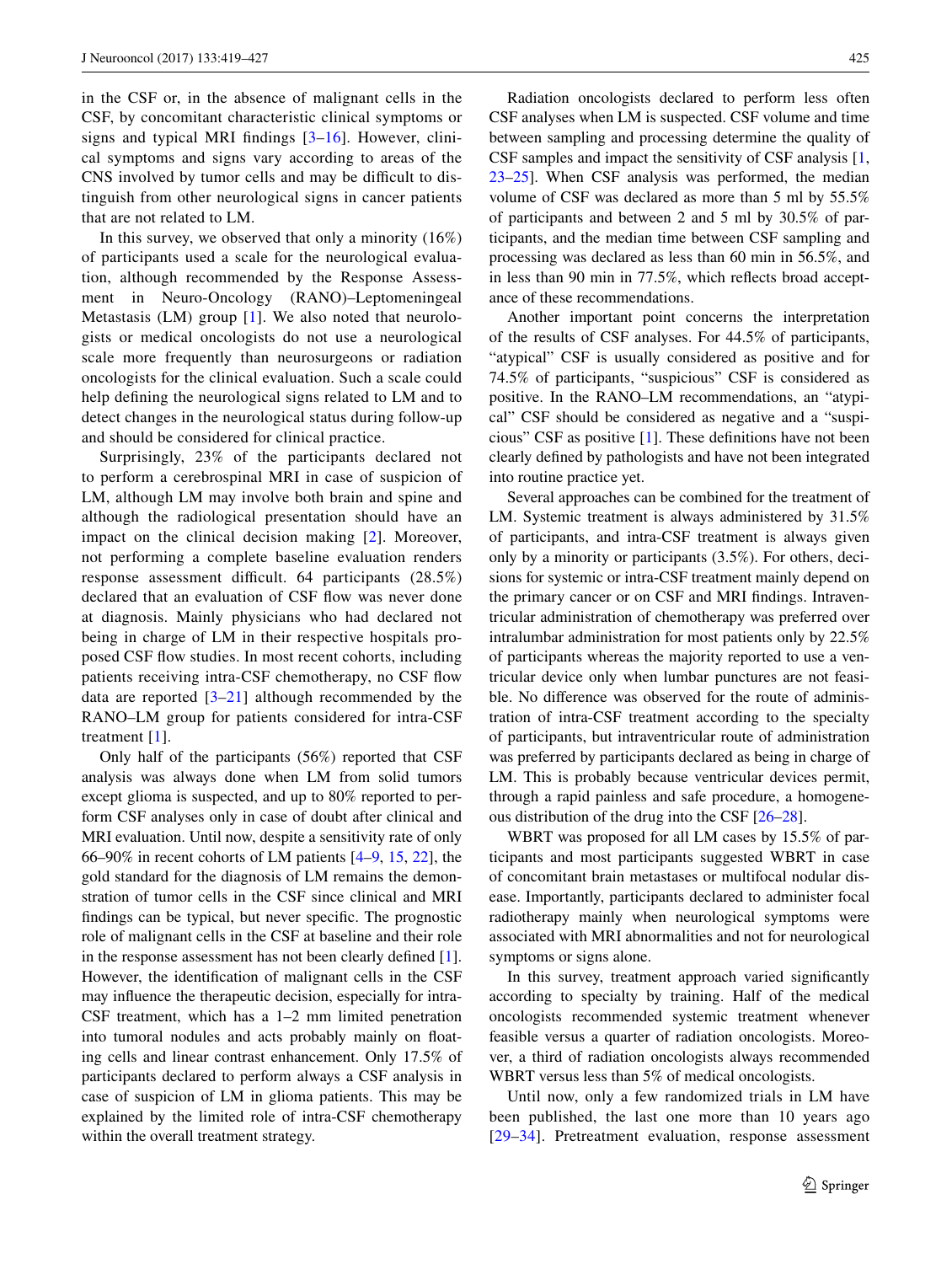and the reporting of treatment-related toxicity varied widely in these studies [[35](#page-8-10)]. Thus no strong recommendations can be established for the management of LM, and treatment options remain mainly based on expert opinion.

In this survey, only 48% of the participants declared performing a cerebrospinal MRI for the follow-up of their patients regularly, and in up to 28.5% only depending on the clinical course. More cerebrospinal MRI were recommended during the follow-up of patients by participants in charge of LM presumably because these colleagues recognize the significance of the craniospinal extension of LM. No difference by specialty was observed for the frequency of MRI evaluation during follow-up.

Steroid doses were used as part of criteria to define the response to treatment as in brain metastases and gliomas for 53.5% of participants. The efficacy of steroids in the management of LM remains controversial, and the RANO-LM group proposed to not consider steroids in the response criteria for LM related to solid tumors [[1](#page-7-0)].

The optimal management of LM requires multidisciplinary care and diagnosis and treatment strategies should ideally be developed in tumor boards. Although we did not ask specifically for that, we suspect that LM patients are often no finally discussed in such boards because organ specialists for the most common primary tumors breast, lung and melanoma may not share tumor boards with the dedicated neuro-oncology teams. This is why individual physicians and their attitudes as explored here are very important.

We are aware of several limitations of this study: The number of participants was limited, 51% colleagues terminated after opening the survey, presumably because of the length of the survey. The poor response rate for some questions may also reflect uncertainties of many collegues and the, the lack of consensus for the management of the disease. That mainly physicians treating only one patient per month participated, may seem to challenge the validity of the results, but their responses did overall not differ from responses of colleagues who reported to see more patients. Since participants were not systematically approached, the validity of the answers still remains uncertain as the results represent what clinical report [\[36\]](#page-8-11). Finally, the survey focused on diagnosis and therapeutic options and missed the opportunity to explore the current practice of palliative care for LM patients.

Nevertheless, this survey addresses important topics for preparing institutional or national guidelines for the diagnosis and management of patients with LM from solid tumors and helps to identify areas of controversies which can be addressed in future clinical trials.

**Acknowledgements** The authors thank Maryline Vo and the North East Neuro-Oncology Group (NENO) (Nancy, France) for creating and supporting the web-based survey tool. The authors thank all participants for time and effort to work on the questionnaire.

#### **Compliance with ethical standards**

**Conflict of interest** Emilie Le Rhun: research funding (Mundipharma); Dieta Brandsma: research funding (BBB pharmaceuticals); Roberta Rudà, Patrick Devos, Riccardo Soffietti, Michael Weller: no conflict of interest.

# **References**

- <span id="page-7-0"></span>1. Chamberlain M, Junck L, Brandsma et al (2016) Leptomeningeal metastases: a RANO proposal for response criteria. Neuro Oncol. doi[:10.1093/neuonc/now183](http://dx.doi.org/10.1093/neuonc/now183)
- <span id="page-7-1"></span>2. Le Rhun E, Galanis E (2016) Leptomeningeal metastases of solid cancer. Curr Opin Neurol 29:797–805. doi[:10.1097/](http://dx.doi.org/10.1097/WCO.0000000000000393) [WCO.0000000000000393](http://dx.doi.org/10.1097/WCO.0000000000000393)
- <span id="page-7-2"></span>3. Regierer AC, Stroux A, Kühnhardt D et al (2008) Contrastenhancing meningeal lesions are associated with longer survival in breast cancer-related leptomeningeal metastasis. Breast Care Basel Switz 3:118–123. doi[:10.1159/000121688](http://dx.doi.org/10.1159/000121688)
- <span id="page-7-3"></span>4. Gauthier H, Guilhaume MN, Bidard FC et al (2010) Survival of breast cancer patients with meningeal carcinomatosis. Ann Oncol 21:2183–2187. doi:[10.1093/annonc/mdq232](http://dx.doi.org/10.1093/annonc/mdq232)
- 5. Lee S, Ahn HK, Park YH et al (2011) Leptomeningeal metastases from breast cancer: intrinsic subtypes may affect unique clinical manifestations. Breast Cancer Res Treat 129:809–817. doi[:10.1007/s10549-011-1682-0](http://dx.doi.org/10.1007/s10549-011-1682-0)
- 6. de Azevedo CRAS, Cruz MRS, Chinen LTD et al (2011) Meningeal carcinomatosis in breast cancer: prognostic factors and outcome. J Neurooncol 104:565–572. doi[:10.1007/](http://dx.doi.org/10.1007/s11060-010-0524-y) [s11060-010-0524-y](http://dx.doi.org/10.1007/s11060-010-0524-y)
- 7. Yust-Katz S, Garciarena P, Liu D et al (2013) Breast cancer and leptomeningeal disease (LMD): hormone receptor status influences time to development of LMD and survival from LMD diagnosis. J Neurooncol 114:229–235. doi[:10.1007/](http://dx.doi.org/10.1007/s11060-013-1175-6) [s11060-013-1175-6](http://dx.doi.org/10.1007/s11060-013-1175-6)
- 8. Le Rhun E, Taillibert S, Zairi F et al (2013) A retrospective case series of 103 consecutive patients with leptomeningeal metastasis and breast cancer. J Neurooncol 113:83–92. doi[:10.1007/](http://dx.doi.org/10.1007/s11060-013-1092-8) [s11060-013-1092-8](http://dx.doi.org/10.1007/s11060-013-1092-8)
- <span id="page-7-4"></span>9. Abouharb S, Ensor J, Loghin ME et al (2014) Leptomeningeal disease and breast cancer: the importance of tumor subtype. Breast Cancer Res Treat 146:477–486. doi[:10.1007/](http://dx.doi.org/10.1007/s10549-014-3054-z) [s10549-014-3054-z](http://dx.doi.org/10.1007/s10549-014-3054-z)
- 10. Morris PG, Reiner AS, Szenberg OR et al (2012) Leptomeningeal metastasis from non-small cell lung cancer: survival and the impact of whole brain radiotherapy. J Thorac Oncol 7:382–385. doi[:10.1097/JTO.0b013e3182398e4f](http://dx.doi.org/10.1097/JTO.0b013e3182398e4f)
- 11. Umemura S, Tsubouchi K, Yoshioka H et al (2012) Clinical outcome in patients with leptomeningeal metastasis from non-small cell lung cancer: Okayama Lung Cancer Study Group. Lung Cancer 77:134–139. doi[:10.1016/j.lungcan.2012.03.002](http://dx.doi.org/10.1016/j.lungcan.2012.03.002)
- 12. Gwak H-S, Joo J, Kim S et al (2013) Analysis of treatment outcomes of intraventricular chemotherapy in 105 patients for leptomeningeal carcinomatosis from non-small-cell lung cancer. J Thorac Oncol 8:599–605. doi[:10.1097/JTO.0b013e318287c943](http://dx.doi.org/10.1097/JTO.0b013e318287c943)
- 13. Riess JW, Nagpal S, Iv M et al (2014) Prolonged survival of patients with non-small-cell lung cancer with leptomeningeal carcinomatosis in the modern treatment era. Clin Lung Cancer 15:202–206. doi[:10.1016/j.cllc.2013.12.009](http://dx.doi.org/10.1016/j.cllc.2013.12.009)